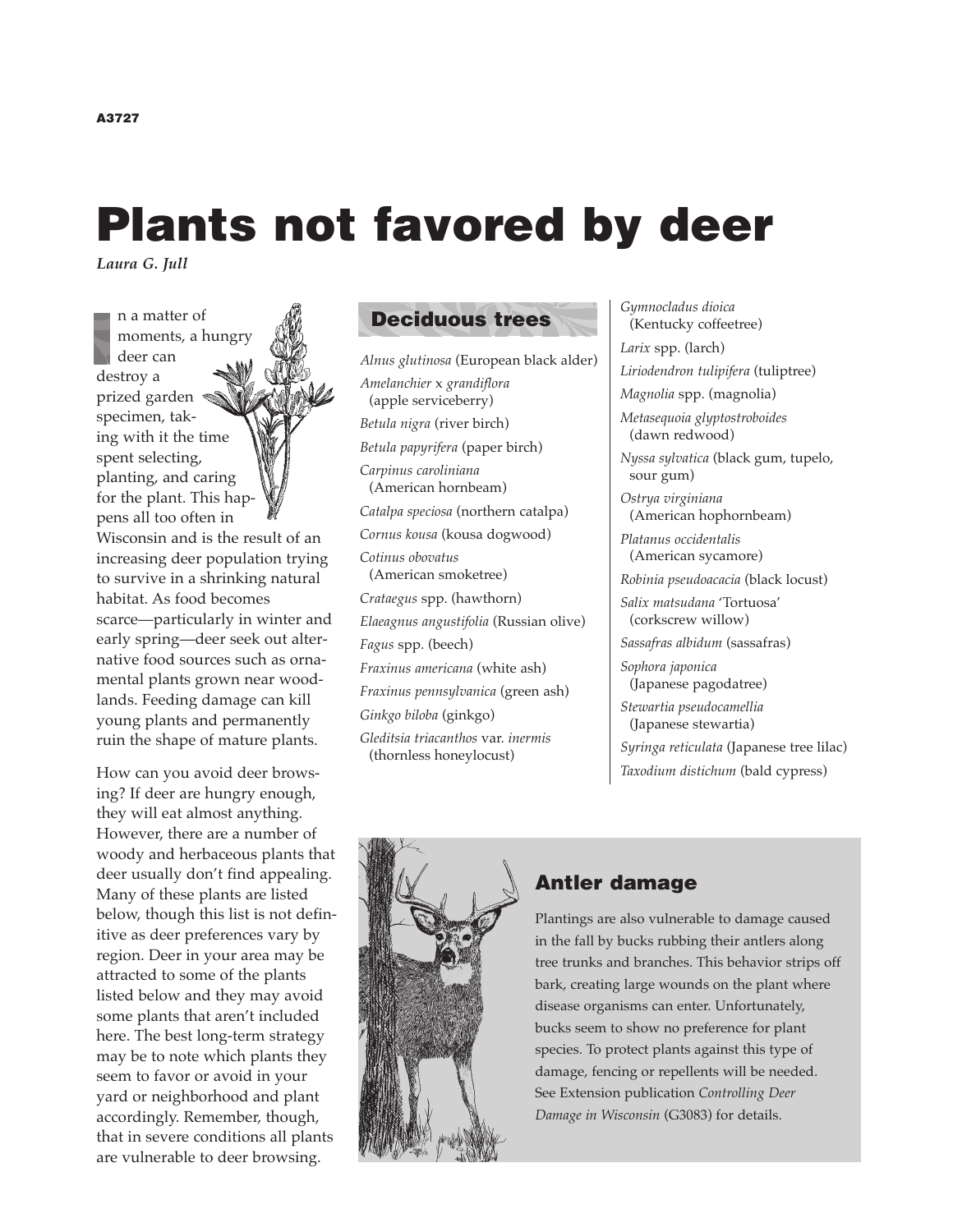### **Evergreens Shrubs**

*Abies concolor* (concolor fir, white fir) *Juniperus chinensis* (Chinese juniper) *Juniperus communis* (common juniper) *Picea abies* (Norway spruce) *Picea glauca* (white spruce) *Picea pungens* f. *glauca* (Colorado blue spruce) *Pinus mugo* (mugo pine) *Pinus nigra* (Austrian pine) *Pinus resinosa* (red pine, Norway pine) *Thuja plicata* (western red-cedar)

#### **Vines**

*Akebia quinata* (fiveleaf akebia) *Campsis radicans* (trumpetcreeper) *Celastrus scandens* (American bittersweet) *Lonicera sempervirens* (trumpet honeysuckle) *Parthenocissus quinquefolia* (Virginia creeper) *Parthenocissus tricuspidata* (Boston ivy) *Polygonum aubertii* (silver lace vine) *Wisteria macrostachys* (Kentucky wisteria)



*Abeliophyllum distichum*  (white forsythia) *Berberis koreana* (Korean barberry) *Berberis thunbergii* (Japanese barberry) *Buddleja davidii* (butterfly bush) *Buxus microphylla* var. *koreana* (Korean boxwood) *Caryopteris* x *clandonensis* (bluemist spirea) *Clethra alnifolia* (summersweet clethra) *Calycanthus floridus* (Carolina allspice) *Chionanthus virginicus* (fringetree) *Cotinus coggygria* (smokebush) *Daphne* x *burkwoodii* 'Carol Mackie' (Carol Mackie daphne) *Dirca palustris* (leatherwood) *Forsythia* spp. (forsythia) *Hibiscus syriacus* (Rose-of-Sharon) *Ilex glabra* (inkberry) *Ilex verticillata* (winterberry) *Kerria japonica* (Japanese kerria) *Kolkwitzia amabilis* (beautybush) *Lindera benzoin* (spicebush) *Mahonia aquifolium* (Oregon grapeholly) *Myrica pensylvanica*  (northern bayberry) *Pieris japonica* (Japanese pieris) *Potentilla fruticosa* (potentilla) *Rosa rugosa* (rugosa rose) *Shepherdia argentea* (silver buffaloberry) *Spiraea japonica* (Japanese spirea) *Symphoricarpos albus*  (common snowberry) *Symphoricarpos orbiculatus* (Indiancurrant coralberry) *Syringa vulgaris* (common lilac) *Vitex agnus-castus* (chastetree)

#### **Groundcovers**

*Aegopodium podagraria* (goutweed, bishop's weed) *Alchemilla mollis* (lady's mantle) *Ajuga reptans* (ajuga, bugleweed) *Arabis caucasica* (rock cress) *Asarum canadense* (Canadian wildginger) *Aubrieta deltoidea* (false rock cress) *Cerastium tomentosum* (snow-in-the-summer) *Convallaria majalis* (lily-of-the-valley) *Epimedium* spp. (bishop's cap, barrenwort) *Galium odoratum* (sweet woodruff) *Iberis sempervirens* (evergreen candytuft) *Juniperus* spp. (juniper) *Lamium maculatum* (spotted dead nettle) *Liriope spicata* (creeping lily turf) *Pachysandra terminalis*  (Japanese pachysandra) *Potentilla tridentata* (wineleaf cinquefoil) *Vinca minor* (periwinkle, myrtle) *Waldsteinia fragarioides* (barren strawberry) *Waldsteinia ternata* (Siberian barren strawberry)



*Allium* spp. (allium) *Chionodoxa luciliae* (glory-of-the-snow) *Colchicum speciosum* (autumn crocus, colchicum) *Eranthis hyemalis* (winter aconite) *Fritillaria imperialis* (crown imperial) *Galanthus nivalis* (common snowdrop) *Leucojum vernum* (spring snowflake) *Muscari* spp. (grape hyacinth) *Narcissus* spp. (daffodil) *Puschkinia scilloides* (striped squill) *Scilla siberica* (Siberian squill)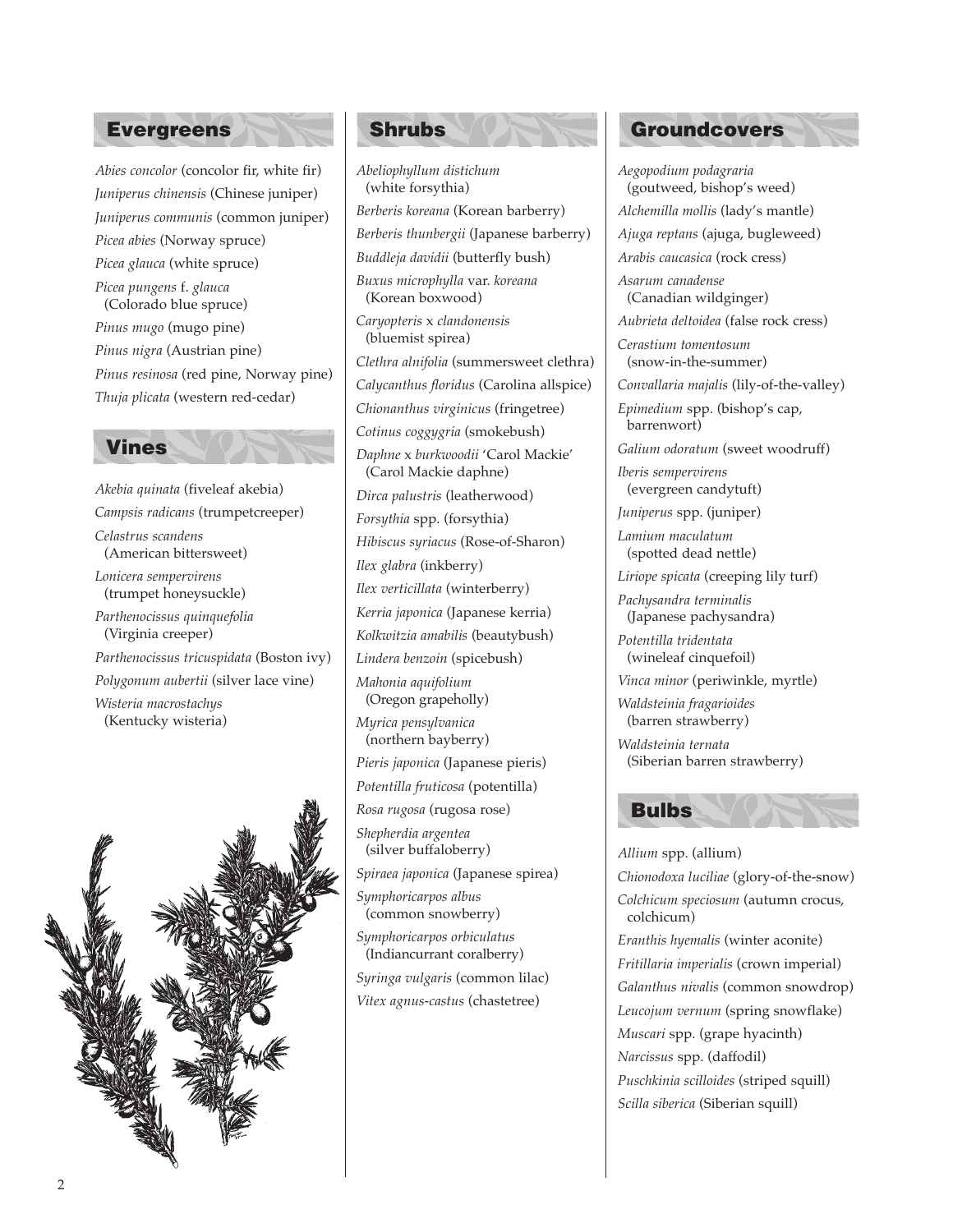# **Herbaceous perennials**

*Achillea* spp*.* (yarrow) *Aconitum* spp. (monkshood) *Amsonia tabernaemontana* (willow amsonia) *Anaphalis triplinervis* (pearly everlasting) *Anchusa azurea* (Italian bugloss) *Anemone* spp. (anemone) *Anthemis tinctoria* (hardy golden marguerite) *Aquilegia* spp. (columbine) *Armeria maritima* (sea thrift) *Artemisia* spp. (wormwood, artemisia) *Asclepias tuberosa* (butterfly weed) *Astilbe* spp. (astilbe) *Baptisia* spp. (false indigo) *Bergenia cordifolia* (bergenia) *Boltonia asteroides* (boltonia) *Brunnera macrophylla*  (Siberian bugloss) *Caltha palustris* (marsh marigold) *Centaurea* spp. (cornflower, knapweed) *Ceratostigma plumbaginoides* (plumbago) *Chelone lyonii* (turtlehead) *Cimicifuga racemosa* (black snakeroot) *Coreopsis* spp. (coreopsis) *Crocosmia* x *crocosmiiflora* (crocosmia) *Cynoglossum nervosum* (hairy hound's tongue) *Delphinium* spp. (delphinium) *Dianthus* spp. (pinks) *Dicentra* spp. (bleeding heart) *Dictamnus albus* (gas plant) *Digitalis* spp. (foxglove, biennial) *Dryopteris* spp. (wood fern) *Echinacea purpurea* (purple coneflower) *Echinops ritro* (globe thistle) *Erigeron* x *hybridus* (fleabane daisy) *Eupatorium purpureum* (Joe-pye weed) *Euphorbia* spp. (spurge) *Filipendula vulgaris* (meadowsweet)

*Gaillardia* x *grandiflora* (blanketflower) *Gentiana septemfida* (crested gentian) *Geum* spp. (avens) *Gypsophila paniculata* (baby's breath) *Helenium autumnale* (sneezeweed) *Helleborus* spp. (hellebore) *Heuchera* spp. (coral bells) *Hibiscus* spp. (hibiscus, mallow) *Hyacinthoides hispanica*  (Spanish bluebells) *Hypericum* spp. (St. Johnswort) *Iris* spp. (iris) *Kniphofia* spp. (red-hot poker) *Lavandula angustifolia* (lavender) *Leucanthemum* x *superbum* (shasta daisy) *Liatris spicata* (gayfeather) *Ligularia* spp. (ligularia) *Linaria* spp. (toad flax) *Linum perenne* (perennial flax) *Lupinus* spp. (lupine) *Lychnis coronaria* (rose campion) *Lysimachia nummularia*  (creeping Jenny) *Macleaya cordata* (plume poppy) *Matteuccia struthiopteris* (ostrich fern) *Mertensia virginica* (Virginia bluebells) *Monarda* spp. (beebalm) *Myosotis sylvatica* (forget-me-not) *Oenothera* spp. (evening primrose) *Papaver orientale* (Oriental poppy) *Penstemon* spp. (beardtongue, penstemon) *Perovskia atriplicifolia* (Russian sage) *Physostegia virginiana* (obedient plant) *Podophyllum peltatum* (mayapple) *Polemonium caeruleum* (Jacob's ladder) *Polygonatum* spp. (Solomon's seal) *Primula* spp. (primrose) *Pteridium aquilinum* (bracken fern) *Pulmonaria* spp. (lungwort) *Pulsatilla vulgaris* (pasque flower) *Rudbeckia fulgida* (orange coneflower) Sal*via* x *superba* (perennial salvia) *Saponaria ocymoides* (rock soapwort) *Scabiosa* spp. (pincushion flower)

*Sedum kamtschaticum* (yellow stone crop) *Sempervivum tectorum*  (hen-and-chickens) *Solidago* spp. (goldenrod) *Stachys byzantina* (lamb's ear) *Stokesia laevis* (Stoke's aster) *Tanacetum coccineum* (painted daisy) *Tiarella cordifolia* (foamflower) *Tradescantia virginiana* (spiderwort) V*aleriana officinalis* (valerian) *Veronica* spp. (speedwell) *Woodwardia areolata* (chain fern)

#### **Annuals**

*Ageratum houstonianum* (ageratum) *Amaranthus tricolor*  (Joseph's coat amaranth) *Antirrhinum majus* (snapdragon) *Begonia semperflorens-cultorum* hybrids (wax begonia) *Brugmansia* spp. (datura, angel's trumpet) *Calendula officinalis* (pot marigold) *Capsicum annuum* (ornamental pepper) *Catharanthus roseus* (periwinkle) *Cleome hassleriana* (spider flower) *Cosmos bipinnatus* (cosmos) *Cynoglossum amabile* (Chinese forget-me-not, biennial) *Dahlia* spp. (dahlia) *Euphorbia marginata*  (snow-on-the-mountain) *Gaillardia pulchella* (blanket flower) *Gomphrena globosa* (globe amaranth) *Helichrysum bracteatum* (strawflower) *Heliotropium arborescens* (heliotrope) *Hypoestes phyllostachya*  (polka-dot plant) *Ipomoea alba* (moonflower) *Ipomoea purpurea* (morning glory) *Lantana* spp. (lantana) *Lobelia erinus* (edging lobelia) *Lobularia maritima* (sweet alyssum) *Matthiola incana* (stock) *Mirabilis jalapa* (four o'clock)